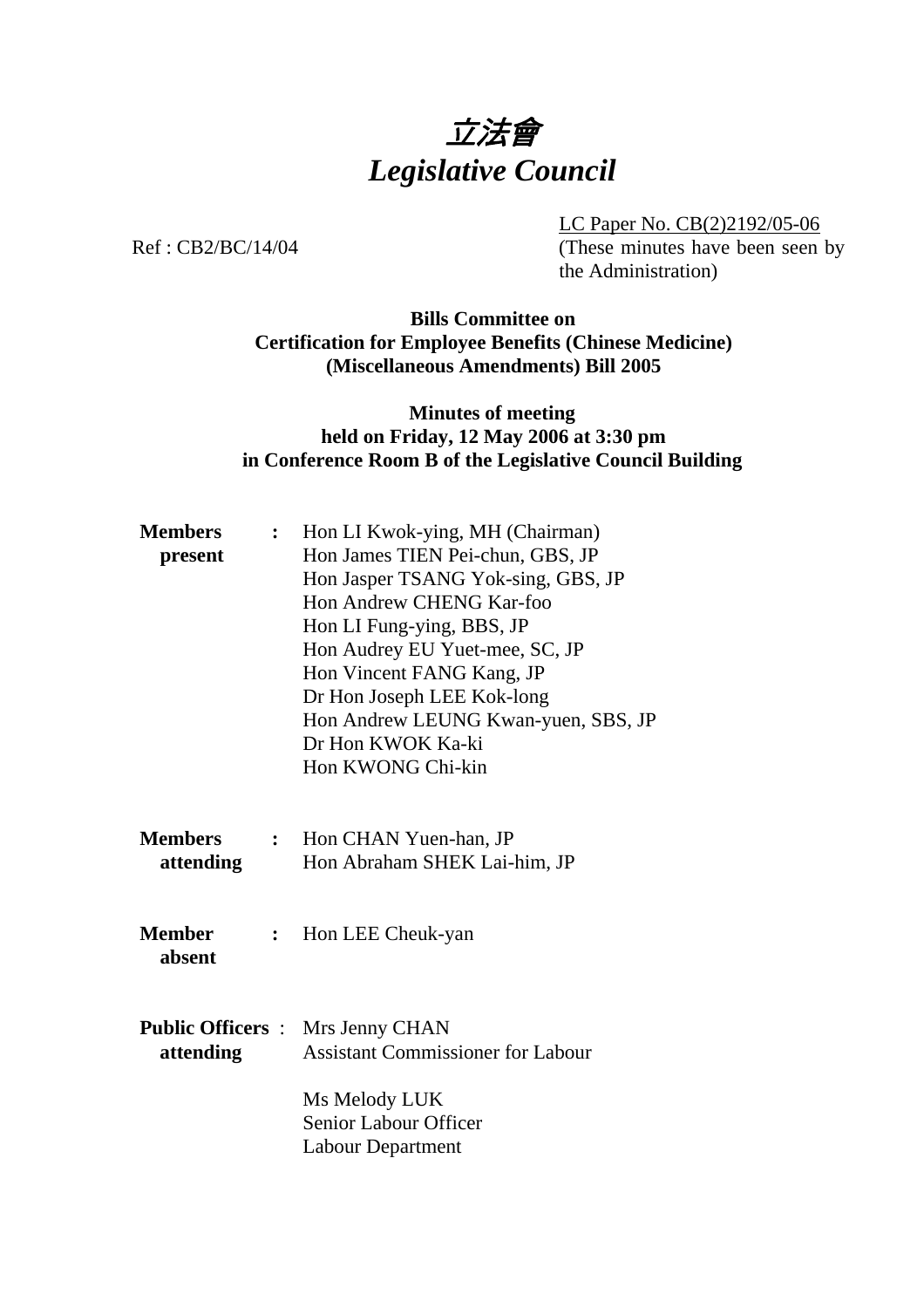|                               | Mr KOO Chiu-shing<br>Senior Labour Officer<br><b>Labour Department</b>                                   |
|-------------------------------|----------------------------------------------------------------------------------------------------------|
|                               | Ms Betty CHEUNG<br>Senior Government Counsel<br>Department of Justice                                    |
|                               | Mr Jeff LEUNG<br>Principal Assistant Secretary for Health, Welfare and Food<br>(Health)                  |
|                               | Dr T H LEUNG, JP<br>Deputy Director of Health                                                            |
|                               | Dr LEE Siu-yuen<br><b>Assistant Director (Traditional Chinese Medicine)</b><br>Department of Health      |
|                               | Mrs Carmen CHAN<br><b>Chief Executive Officer (Traditional Chinese Medicine)</b><br>Department of Health |
| <b>Clerk</b> in<br>attendance | : Mrs Sharon TONG<br>Chief Council Secretary (2)1                                                        |
| <b>Staff</b> in<br>attendance | : Miss Kitty CHENG<br><b>Assistant Legal Adviser 5</b>                                                   |
|                               | Mr Raymond LAM<br>Senior Council Secretary (2)5                                                          |
|                               |                                                                                                          |

## **I. Meeting with the Administration**

1. The Bills Committee deliberated (index of proceedings attached at **Annex**).

2. The Bills Committee requested the Administration to consider moving Committee Stage amendments (CSAs) to provide for the recognition of certification in various forms given by, and medical examination and treatment conducted or given by, listed Chinese Medicine Practitioners (CMPs) under the three labour ordinances.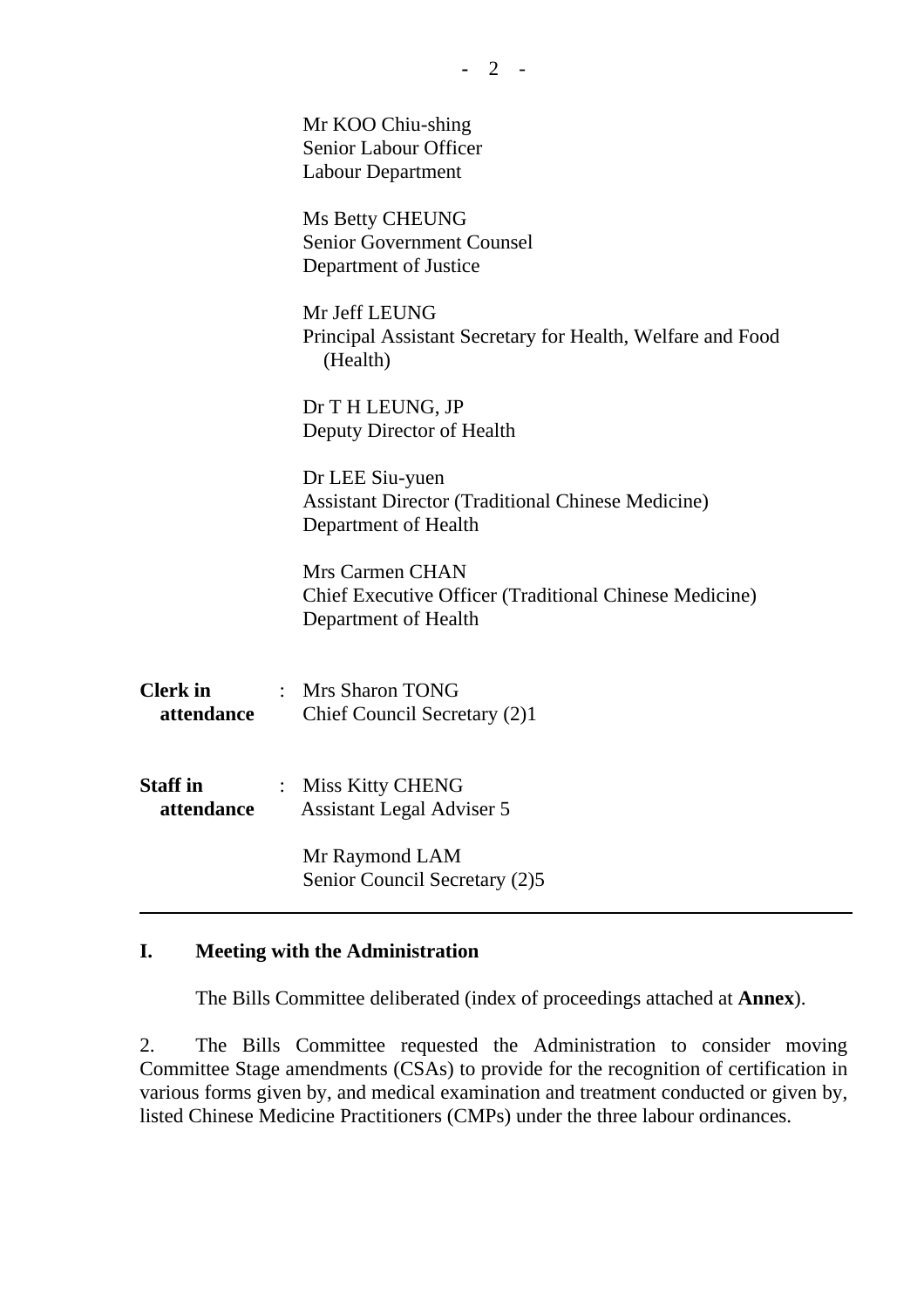3. Ms LI Fung-ying proposed that, if the Administration would not move the CSAs referred to in paragraph 2 above, the Bills Committee should move CSAs to such an effect. As there were divergent views on the proposal, a vote was taken. Five members voted in favour of the proposal, while three members voted against it.

4. The Administration undertook to study the issue of assisting listed CMPs to become registered CMPs and report the way forward in respect of the issue to the Panel on Health Services as soon as possible, subject to the discussion by the Chinese Medicine Council.

# **II. Date of next meeting**

5. The Bills Committee agreed that a further meeting would be held, if necessary, on 2 June 2006 at 3:00 pm (or immediately after the House Committee meeting, whichever was the later) to discuss the draft CSAs.

6. The meeting ended at 5:05 pm.

Council Business Division 2 Legislative Council Secretariat 30 May 2006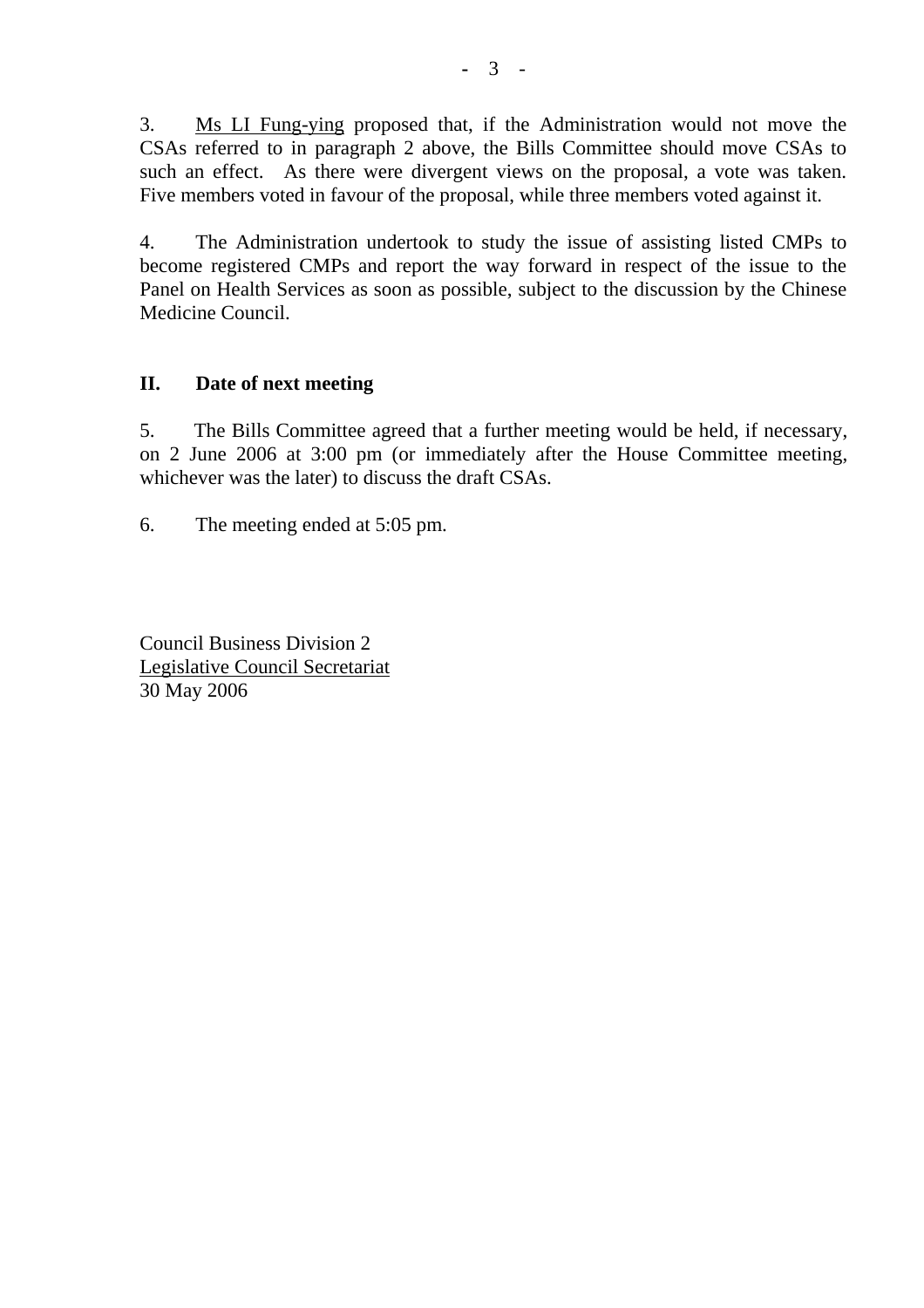#### **Annex**

#### **Proceedings of meeting of the Bills Committee on Certification for Employee Benefits (Chinese Medicine) (Miscellaneous Amendments) Bill 2005 on Friday, 12 May 2006 at 3:30 pm in Conference Room B of the Legislative Council Building**

| <b>Time marker</b>   | <b>Speaker</b>                                                                                                                                                                                                     | Subject(s)                                                                                                                                                                                                                                                                                                                                                                                                                                                                                                                                                              | <b>Action</b><br><b>Required</b>                                                                                                                                                                                                                                      |
|----------------------|--------------------------------------------------------------------------------------------------------------------------------------------------------------------------------------------------------------------|-------------------------------------------------------------------------------------------------------------------------------------------------------------------------------------------------------------------------------------------------------------------------------------------------------------------------------------------------------------------------------------------------------------------------------------------------------------------------------------------------------------------------------------------------------------------------|-----------------------------------------------------------------------------------------------------------------------------------------------------------------------------------------------------------------------------------------------------------------------|
| $000000 -$<br>000817 | Chairman                                                                                                                                                                                                           | Opening remarks and<br>background for the<br>discussion of the issues<br>of allowing listed<br><b>Chinese Medicine</b><br>Practitioners (CMPs) to<br>issue sick leave<br>certificates and<br>assisting them to<br>become registered<br><b>CMPs</b>                                                                                                                                                                                                                                                                                                                      |                                                                                                                                                                                                                                                                       |
| $000818 -$<br>011355 | Hon James TIEN<br>Hon LI Fung-ying<br>Dr Hon Joseph LEE<br>Hon CHAN Yuen-han<br>Dr Hon KWOK Ka-ki<br><b>Hon Andrew CHENG</b><br>Hon KWONG Chi-kin<br>Hon Audrey EU<br><b>Hon Vincent FANG</b><br>Chairman<br>Admin | Whether listed CMPs<br>should be allowed to<br>issue sick leave<br>certificates; assisting<br>listed CMPs to become<br>registered CMPs and<br>reporting of the<br>Administration's way<br>forward in respect of<br>the issue to the Panel<br>on Health Services;<br>whether the Bills<br>Committee should<br>move Committee Stage<br>amendments (CSAs) to<br>provide for the<br>recognition of<br>certification in various<br>forms given by, and<br>medical examination<br>and treatment<br>conducted or given by,<br>listed CMPs under the<br>three labour ordinances | <b>Admin to consider</b><br>moving CSAs to<br>provide for the<br>recognition of<br>certification in<br>various forms given<br>by, and medical<br>examination and<br>treatment conducted<br>or given by, listed<br><b>CMPs</b> under the<br>three labour<br>ordinances |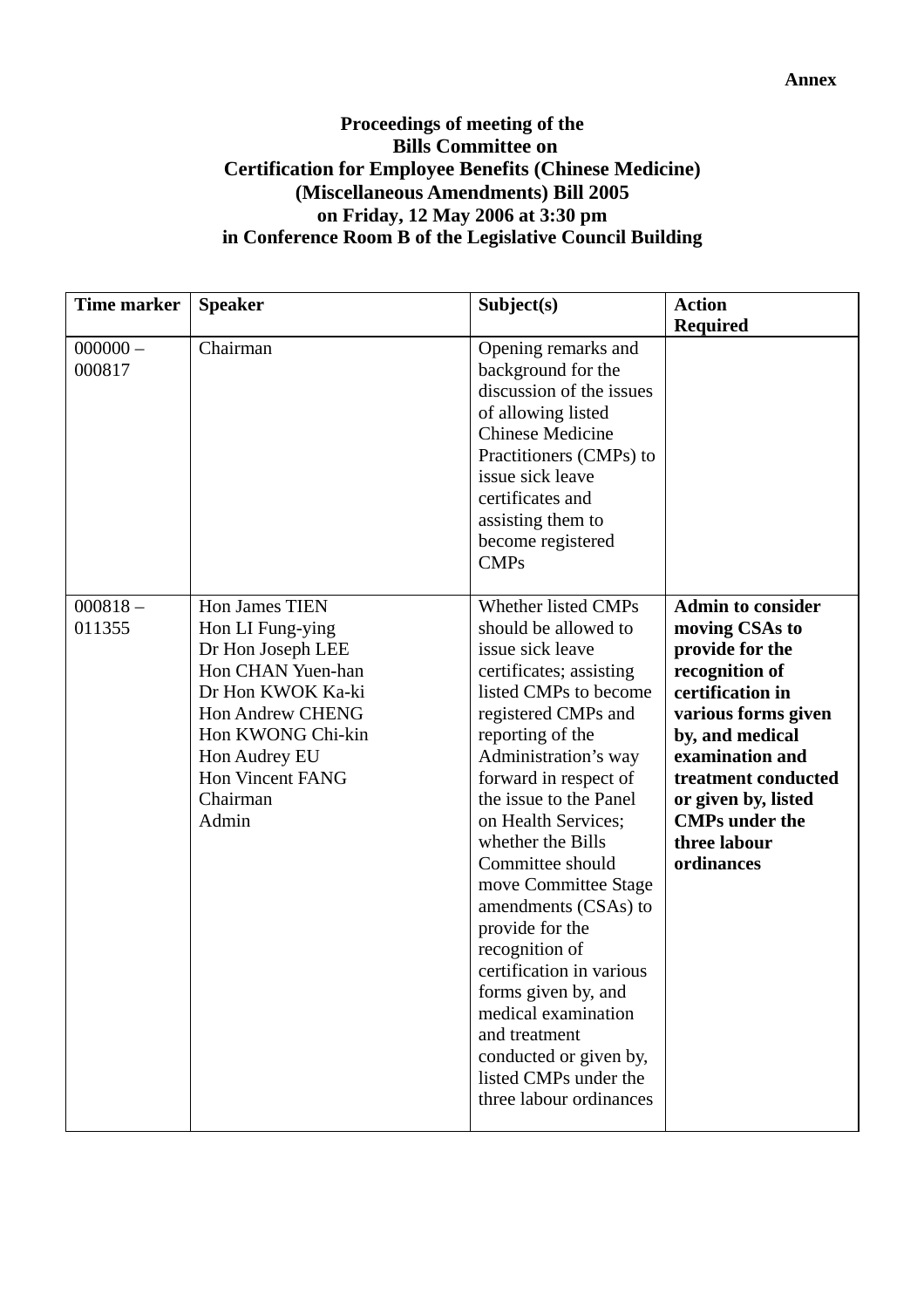| <b>Time marker</b>   | <b>Speaker</b>    | Subject(s)                                                                                                                                                                                                                                                                                                                                 | <b>Action</b><br><b>Required</b> |
|----------------------|-------------------|--------------------------------------------------------------------------------------------------------------------------------------------------------------------------------------------------------------------------------------------------------------------------------------------------------------------------------------------|----------------------------------|
| $011356 -$<br>011500 | Chairman          | Voting on whether the<br><b>Bills Committee should</b><br>move CSAs to provide<br>for the recognition of<br>certification in various<br>forms given by, and<br>medical examination<br>and treatment<br>conducted or given by,<br>listed CMPs under the<br>three labour<br>ordinances, if the<br>Administration would<br>not move such CSAs |                                  |
| $011501 -$<br>011526 | Chairman          | Discussion of the<br>Administration's<br>response to issues<br>raised at the meeting on<br>9 February 2006 and<br>views expressed by the<br>Pneumoconiosis<br><b>Mutual Aid Association</b>                                                                                                                                                |                                  |
| $011527 -$<br>012506 | Admin             | Briefing on the<br>Administration's<br>response to issues<br>raised at the Bills<br>Committee meeting<br>held on 9 February<br>2006 and views<br>expressed by the<br>Pneumoconiosis<br><b>Mutual Aid Association</b><br>(LC Paper No.<br>$CB(2)1553/05-06(01))$                                                                            |                                  |
| $012507 -$<br>013110 | Chairman<br>Admin | Revised draft CSAs to<br>be moved by the<br>Administration<br>(LC Paper No.<br>$CB(2)1606/05-06(01)$<br>and LC Paper No.<br>$CB(2)1932/05-06(01))$                                                                                                                                                                                         |                                  |